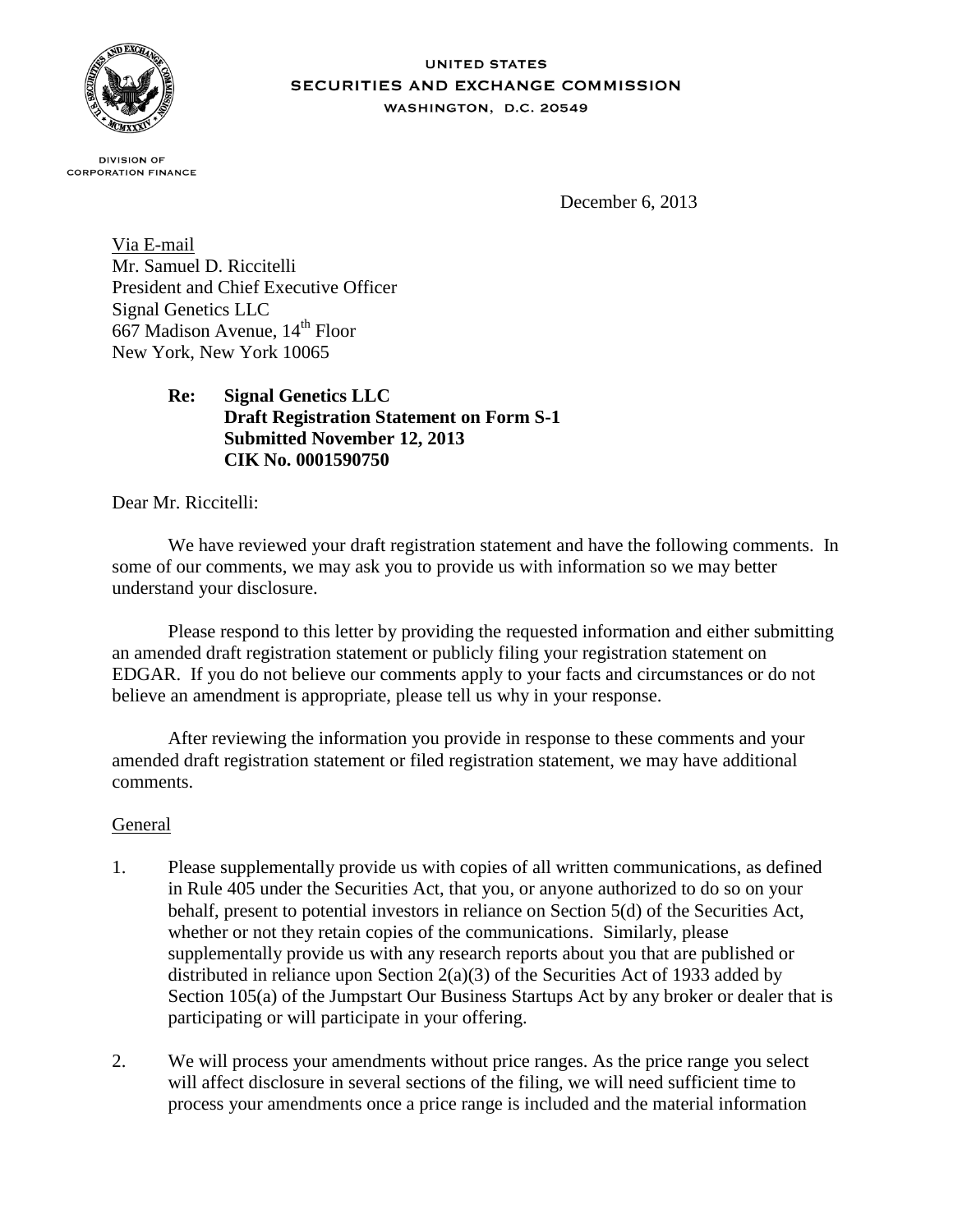> now appearing blank throughout the document has been provided. Please understand that the effect of the price range on disclosure throughout the document may cause us to raise issues in areas not previously commented on.

- 3. Prior to the effectiveness of the company's registration statement, please inform us as to whether or not the amount of compensation allowable or payable to the Underwriters has received clearance from FINRA.
- 4. Prior to effectiveness, please have a NASDAQ Capital Market representative call the staff to confirm that your securities have been approved for listing.
- 5. Please revise where and as appropriate to clarify highly specialized terms, such as karyotyping and cytogenetic.
- 6. Please clarify throughout your prospectus whether you offer a product or service. We note that your reference to tests and assays but also your references to your "innovative diagnostic services."

### Prospectus Cover Page

7. We note the Representative's Warrants to be issued to the Representatives of the underwriters in this offering. Since these warrants and the common stock underlying the warrants are being registered in this offering, please revise the prospectus cover page, and the summary of the offering to clearly reflect these Representative's Warrants.

### Inside Front Cover Page, page ii

8. We note your statement that "we have not independently verified" the industry and market data obtained from third-party sources. Please add disclosure confirming that the company is responsible for all of the disclosure in the prospectus. In addition, please remove such language, as this statement implies you are not responsible for the accuracy of the information you elect to include in your prospectus.

### Market Opportunity, page 2

- 9. Please revise to reconcile your statement on page one that MM is a hematologic cancer with your reference on page three to MM being a "precursor condition" or clarify.
- 10. We note the disclosure on page 8 regarding the reduced disclosure requirements as an emerging growth company. Please clearly disclose in this section that you have elected to avail yourselves of the extended transition period for complying with new or revised accounting standards.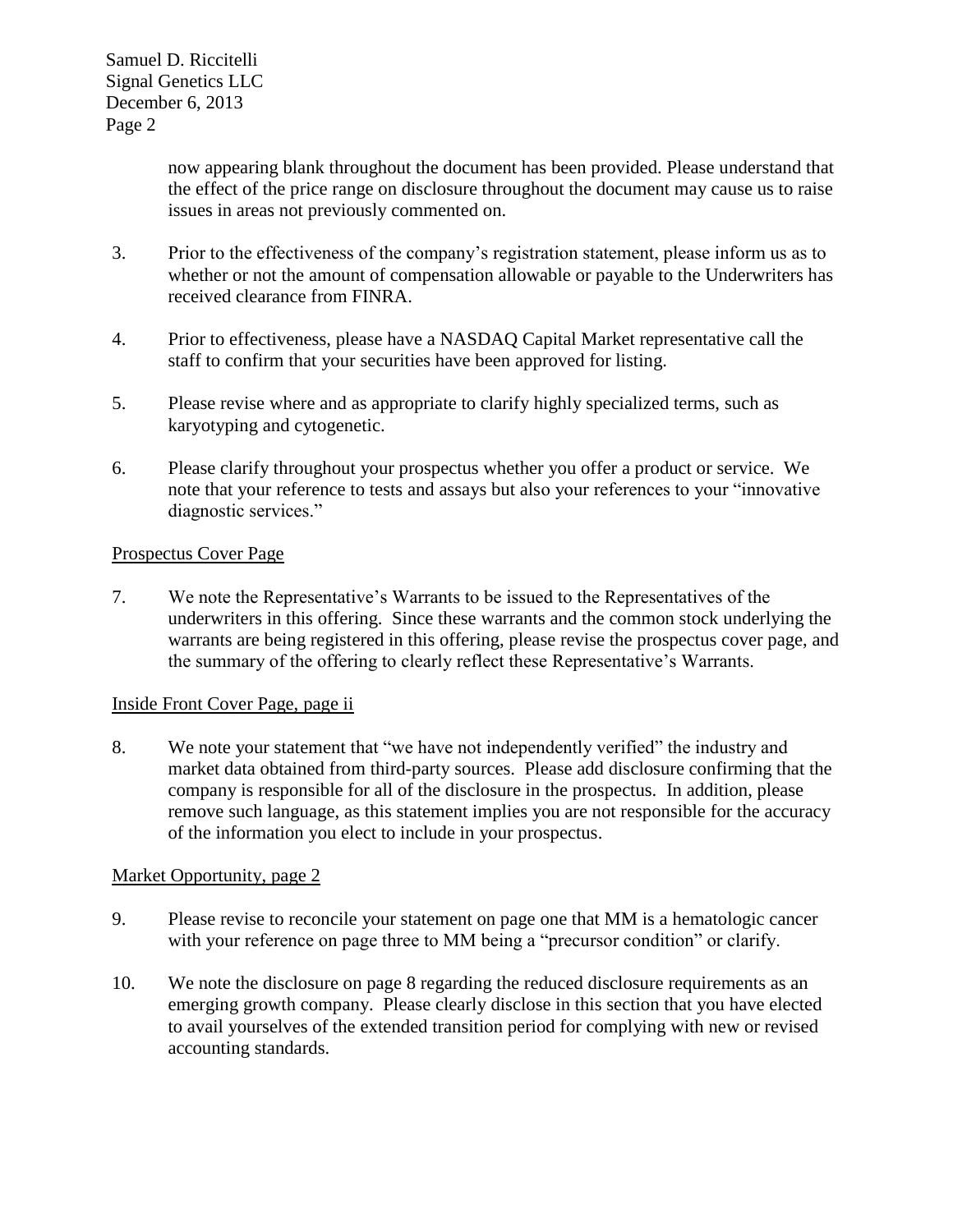### Use of Proceeds, page 44

11. Please remove the statement that you "cannot predict with certainty all of the particular uses for the net proceeds to be received upon the closing of this offering or the amounts that we will actually spend on the uses set forth…. Our management will retain broad discretion over the allocation of the net proceeds from this offering." Also remove the second risk factor on page 40. The company may reserve the right to change the use of proceeds, provided that such reservation is due to certain contingencies that are discussed specifically and the alternatives to such use in that event are indicated. See Instruction 7 to Item 504 of Regulation S-K.

# Management's Discussion and Analysis of Financial Condition and Results of Operations, page 50

12. The Management's Discussion and Analysis section is one of the most critical aspects of your disclosure. As such, we request that you revise this section to provide a detailed executive overview to discuss the events, trends, and uncertainties that management views as most critical to your future revenues, financial position, liquidity, plan of operations, and results of operations, to the extent known and foreseeable. To assist you in this regard, please refer to the Commission Guidance Regarding Management's Discussion and Analysis of Financial Condition and Results of Operations, Release Nos. 33-8350 (December 19, 2003) at http://www.sec.gov/rules/interp/33-8350.htm.

### Critical Accounting Policies, page 51

- 13. We note that your accounts receivable represents 43% of total assets as of December 31, 2012. In order to enhance an investor's understanding of your business and improve disclosure regarding the composition of your accounts receivable balances, please expand your revenue recognition disclosure to include the following:
	- a. State if your billing system generates contractual billing adjustments based on fee schedules from the patient's insurance plan for each test performed, or if an estimate of billing allowances is made. If an estimate is made, state what factors are considered in determining your estimate.
	- b. Disclose the payor mix classifications and related aging of accounts receivable. The aging schedule may be based on management's own reporting criteria (i.e. unbilled, less than 30 days, 30 to 60 days etc.) or some other reasonable presentation. At a minimum, the disclosure should indicate the past due amounts and a breakdown by payor classification (i.e. Medicare, Medicaid, Managed care, Self-pay, and other etc.). Self-pay should be separately classified from any other grouping. If your billing system does not have the capacity to provide an aging schedule of your receivables, disclose that fact and clarify how this affects your ability to estimate your allowance for bad debts.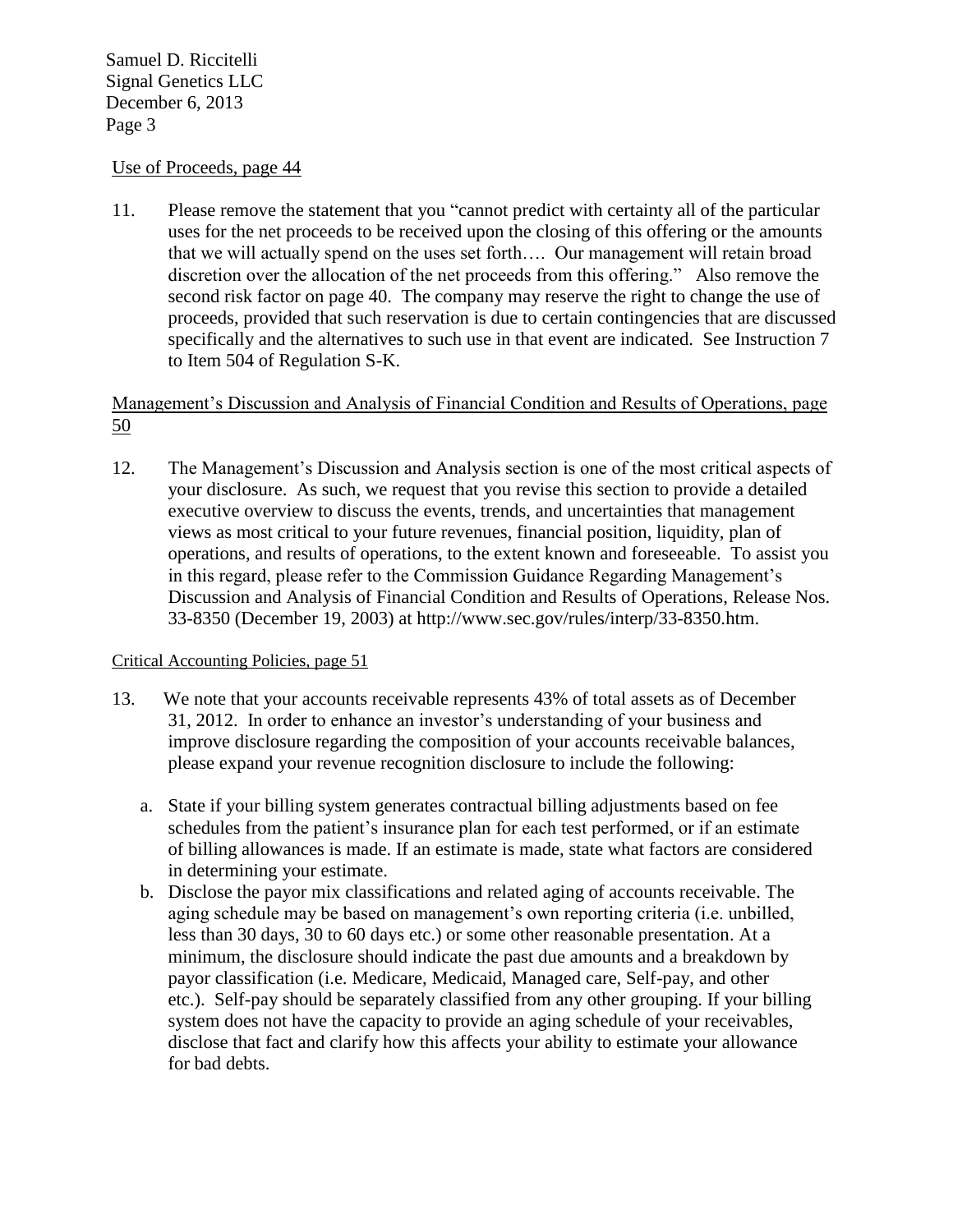- c. If you have amounts that are pending approval from third party payors (i.e. Medicaid Pending), please disclose the balances of such amounts, where they have been classified in year aging categories, and what payor classification they have been grouped with. If amounts are classified outside of self-pay, tell us why this classification is appropriate, and disclose the historical percentage of amounts that get reclassified into self pay.
- d. Please disclose the days' sales outstanding for each period presented and the reasons for significant changes from the prior period, if applicable.

## Liquidity and Capital Resources, page 54

- 14. Please describe any material commitments for capital expenditures as of the latest fiscal period and indicate the general purpose of such commitments and the anticipated source of funds. See Item 303(a)(2)(i) of Regulation S-K.
- 15. We note your auditor's going concern opinion. Please disclose the company's ability to continue in operation for the next twelve months. In doing so, please disclose the internal source(s) of funds necessary to fund such operations and detail any need for external funding.
- 16. Identify any known trends or demands, commitments, events or uncertainties that will result in or are reasonably likely to result in a material increase or decrease in the company's liquidity. See Item 303 (a)(1) of Regulation S-K.

# The JOBS Act, page 56

17. We note your disclosures under this heading and on page 8 and 40 indicating that you have elected under the JOBS Act to delay the adoption of new or revised accounting standards that have different effective dates for public and private companies until those standards apply to private companies. Please expand your disclosure to indicate that as a result of this election, your financial statements may not be comparable to companies that comply with public company effective dates. Please also include similar disclosures about the delay in adoption of new or revised accounting standards in your significant accounting policies footnotes.

### Business, page 57

18. Revise to provide the basis for your statements in this section. For instance, we note statements such as, "experts caring for MM patients have been faced with a staging system that predates the current era," "induction therapy vincristine, doxorubicin and dexamethasone, followed by stem cell transplant after high dose melphalan was introduced" resulted in longer term remissions but "patients always relapsed," "[b]ased on the published medical literature, many experts in MM have concluded that the MyPRS should be used as part of routine patient management" and "we believe that as much as 30% to 40% of the future market for our tests may be derived from patients covered by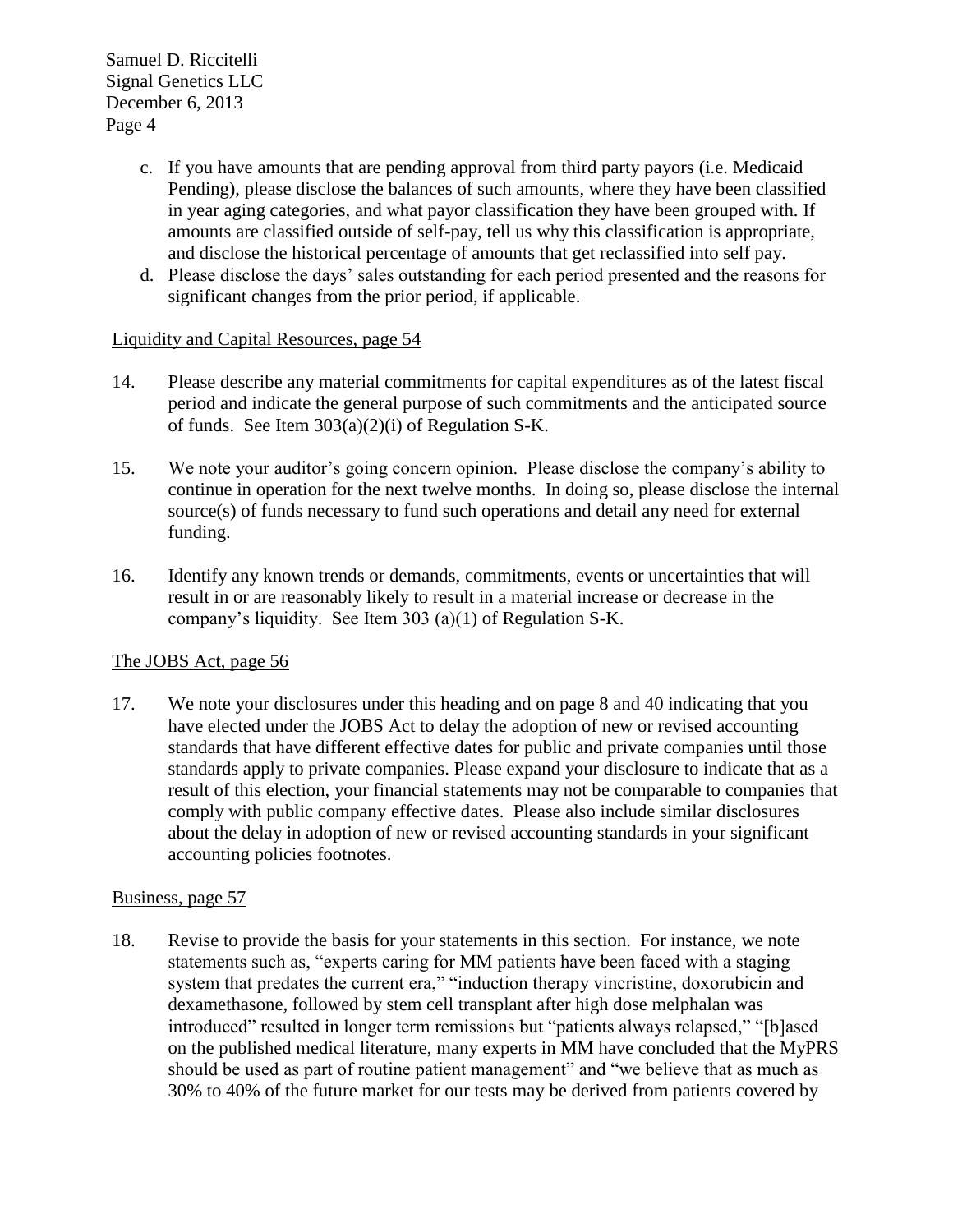> Medicare and Medicaid." Please note that these are only examples and do not represent all statements for which a basis should be provided throughout the Business section. Please remove any statements for which a basis cannot be provided and provide a citation to all of the sources to which you refer. Please provide us supplementally with copies of these sources.

19. Please disclose your dependence on a major customer, as required by Item  $101(h)(4)(vi)$ of Regulation S-K.

### Our Services, page 59

20. We note your intention to add, offer and/or explore additional tests for patients with MM. Please revise to clarify the current state and expected timeframe for such additional products.

## Market Opportunity, page 60

21. Revise to clarify whether the "1988 clinical study" and the "Nature's MM supplement" refer to the same study. Also, advise us of whether this is the most current information available to support your statement on page 61 that "many doctors worry that they could do more harm than good if they treat otherwise healthy people."

### Our Growth Strategy, page 61

- 22. We note the disclosure on page 63 of the material terms of the License Agreement with UAMS. Please disclose the potential range of royalty payments (for example, "low single digits," "high single digits," or a range not to exceed ten percent. In addition, please disclose the minimum royalty payments or provide your analysis as to why this information is not material.
- 23. We note on page 64 that you believe the MyPRS test is one of the most "extensively validated molecular prognostic assays on the market today." Please revise to provide the basis for this statement in an appropriate location in your prospectus or remove.
- 24. Please name the "several large academic centers," referred to on page 61, that use MyPRS on their MM patients or advise.
- 25. Revise to address the duration of the patents you discuss on pages 65-66 and 69-70. See Item  $101(h)(4)(vii)$  of Regulation S-K.
- 26. Please clarify the significance of the positive LCD for MyPRS with the Jurisdiction H MAC.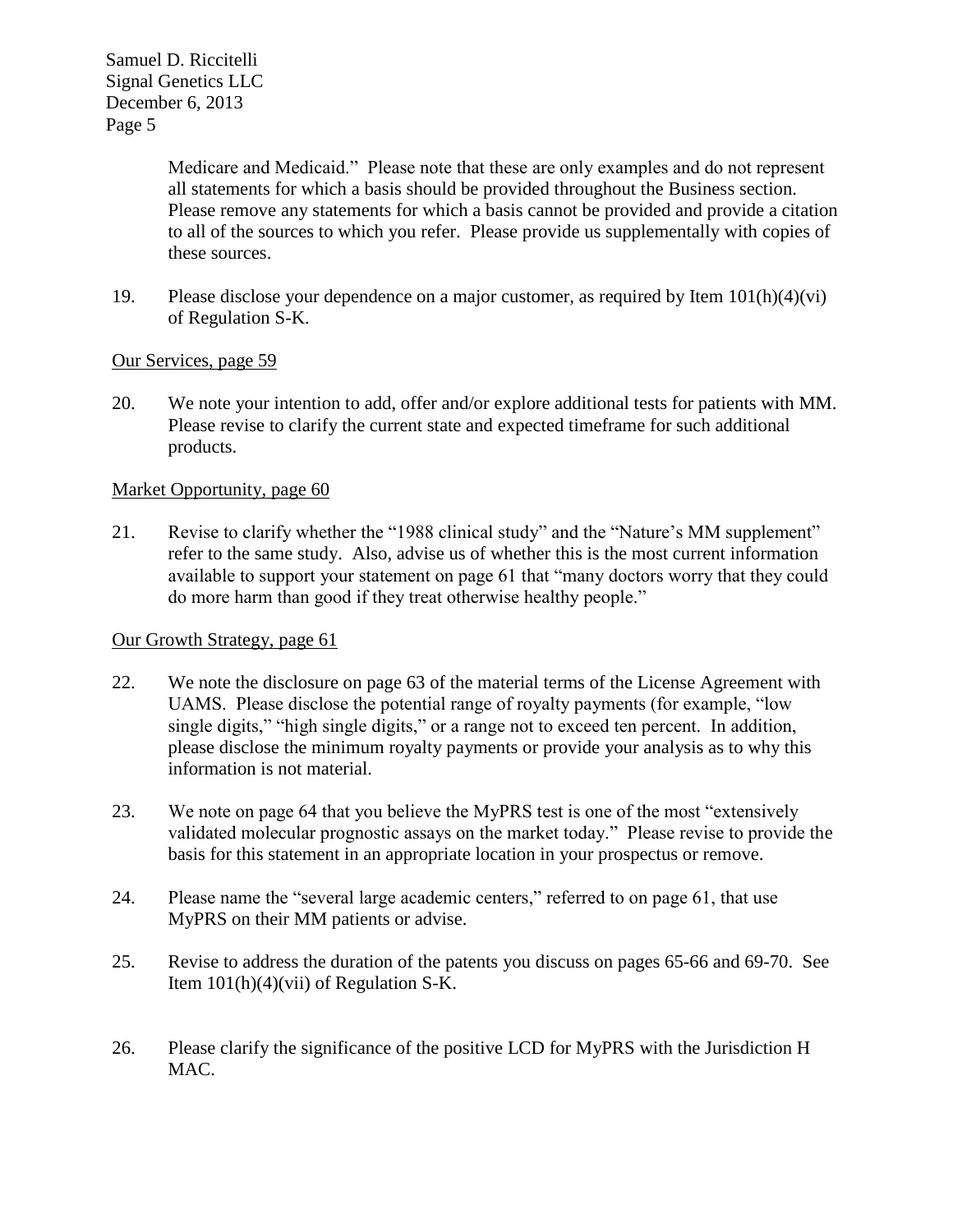#### Competition, page 67

27. Please discuss the independent groups, peer-reviewed journals and independent clinical trials referred to in this section in greater details. Include in your revised discussion, identifying information so that the studies and journals may be located by investors.

#### Management, page 82

28. Please disclose Mr. Riccitelli's beginning and ending dates of employment for Genoptix. Also, please remove the specific financial information about this company and its subsequent sale.

#### Executive Compensation, page 86

- 29. Please revise footnote one to the summary compensation table to reflect, if true, that the aggregate grant date fair value computed in accordance with FASB ASC Topic 718 is \$0.
- 30. Please include the all other compensation and total compensation amounts in the summary compensation table.
- 31. Note 9 to the financial statements states that you have employment agreements with two of your employees. If you have an employment agreement with Mr. Johnson, please disclose the material terms and file as an exhibit.

#### Certain Relationships and Related Transactions, page 92

- 32. Please disclose the largest aggregate amount of principal outstanding during the period for which disclosure is provided and the amount of principal paid during the periods for which disclosure is provided for the Promissory Note. See Item  $404(a)(5)$  of Regulation S-K.
- 33. Please revise to name the guarantors of the guaranty and security agreement.

#### Description of Securities, page 99

34. The statement that "all outstanding shares of common stock are fully paid and nonassessable" is a legal conclusion you are not qualified to make. Either attribute this statement to counsel and file counsel's consent or delete it.

#### Financial Statements

35. Please update your financial statements pursuant to Rule 8-08 of Regulation S-X. Also, please provide a current consent from your independent accountant.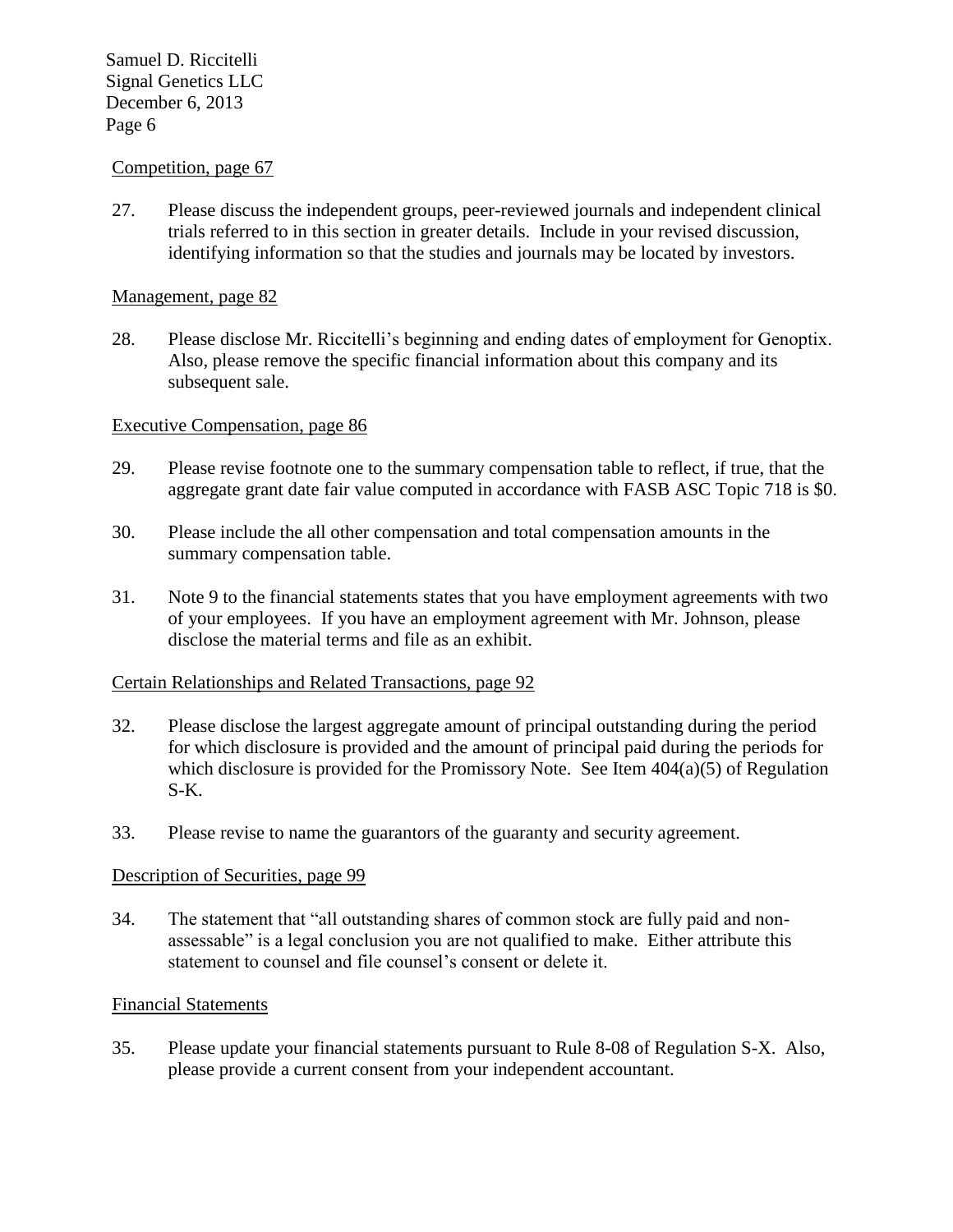Notes to Consolidated Financial Statements, page F-7

## Summary of Significant Accounting Policies, page F-7

## Accounts Receivable, page F-7

- 36. We note your disclosure indicating that management determines bad debt provisions based on evaluation of historical collection experience and industry trends. Please tell us how many years of historical cash collectability experience you have and further describe the methods and procedures used to determine the allowance. Please disclose the amount of allowance for doubtful accounts as at the end of the periods presented required by FASB ASC 310-10-50-4 or tell us why this guidance does not apply to you.
- 37. We note that you have adopted the guidance under FASB ASU No. 2011-07, "Health Care Entities: Presentation and Disclosure of Patient Service Revenue, Provision for Bad Debts, and the Allowance for Doubtful Accounts for Certain Health Care Entities" retrospectively in the accompany consolidated financial statements. Please expand your disclosures to provide qualitative and quantitative information for the changes in your allowance for doubtful accounts required by FASB ASC paragraph 954-310-50-3 or disclose why you believe this guidance does not apply to you.

#### Revenue Recognition, page F-8

- 38. Please revise to describe your revenue recognition policy in greater detail, including your consideration of the criteria in ASC 605-10-S99. To the extent that there are differences in your revenue recognition policies by payor type (e.g., Medicare, Medicaid, managed care programs, insurance carriers and self-pay), separately disclose each policy.
- 39. We note you indicate that revenues are recorded at contracted prices or establishing billing rates less an estimated billing adjustment. Please quantify for us the amount of adjustments that you recorded upon final settlement with third- party payors such as Medicare, Medicaid, private insurance plans and managed care programs for each period presented. To the extent that such adjustments were significant, also tell us how you considered these adjustments in your determination that the fee is fixed and determinable.

### Research and Development, page F-9

40. Please clarify if your research and development expenses include an allocation of indirect costs such as depreciation, telephone, rent, supplies, insurance, repairs and maintenance. If so, please revise your disclosures accordingly.